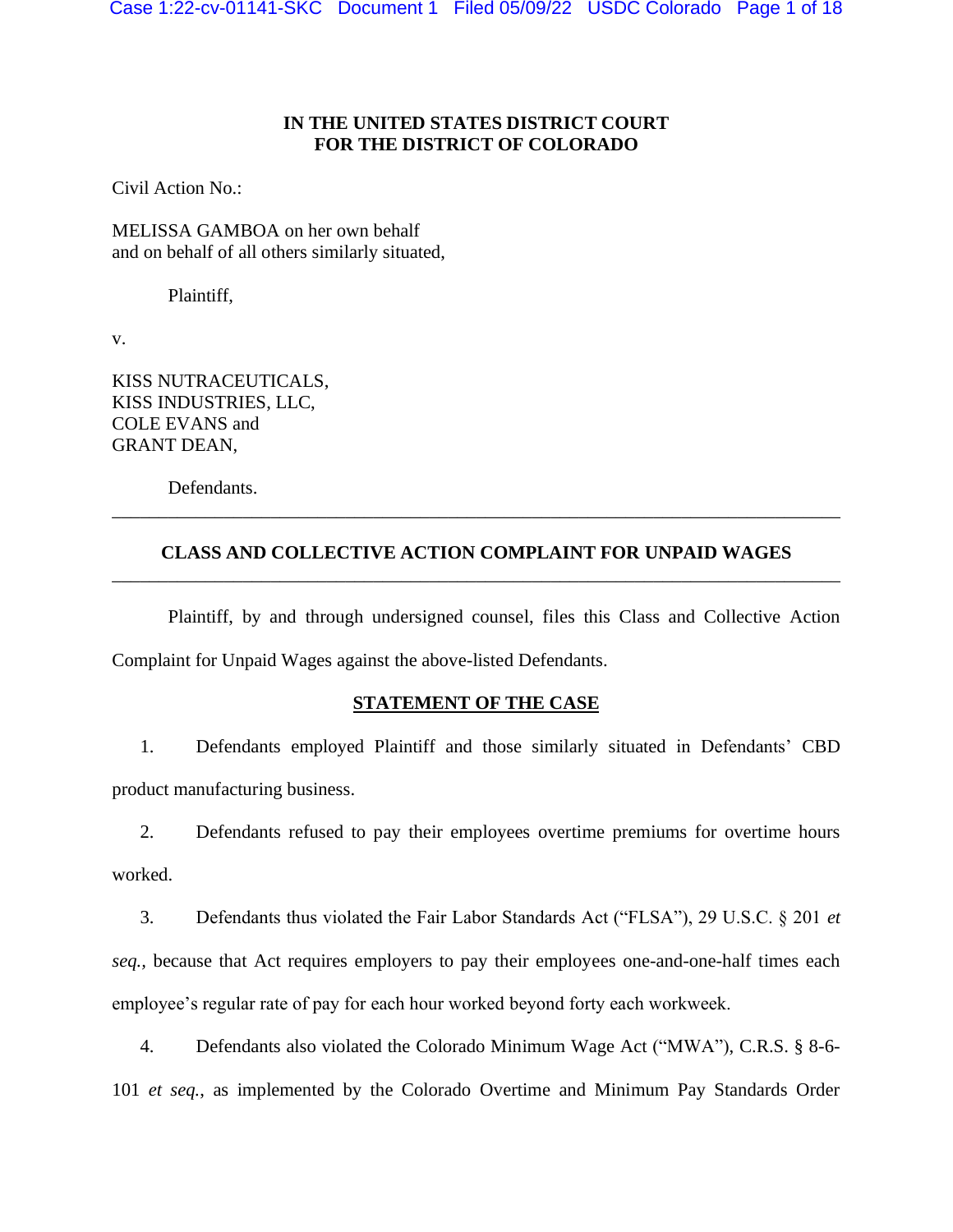("COMPS"), 7 C.C.R. 1103-1, because the COMPS requires employers to pay their employees one-and-one-half times each employee's regular rate of pay for each hour worked beyond forty each workweek, one-and-one-half times each employee's regular rate for each hour worked beyond twelve each workday.

5. Defendants also violated the Denver Minimum Wage Ordinance ("DMWO"), D.R.M.C. Ch. 58, § 58-16, *et seq.*, because the DMWO requires employers to pay their workers overtime rates for overtime hours worked.

6. Defendants also violated the Colorado Wage Claim Act ("CWCA"), C.R.S. § 8-4- 101, *et seq.*, which requires employers to pay their employees all earned, vested and determinable wages upon the termination of the employment relationship and imposes penalties on employers who do not tender wages due upon receipt of a written demand for such wages.

7. Plaintiff seeks, on her own behalf and on behalf of all others similarly situated, actual and liquidated damages, penalties, pre- and post-judgment interest, and attorney fees and costs resulting from Defendants' willful violations of state and federal wage law.

#### **PARTIES, JURISDICTION, AND VENUE**

8. Plaintiff Melissa Gamboa was employed by Defendants from approximately February 18, 2020 through approximately April 1, 2022. Plaintiff Gamboa's signed FLSA Consent to Sue Form is attached hereto as Exhibit 1.

9. Kiss Nutraceuticals is a registered Colorado limited liability company with a principal street address of 4969 North Colorado Boulevard, Denver, Colorado, 80216.

10. Kiss Industries, LLC is a registered Colorado limited liability company with a principal street address of 3222 East 1<sup>st</sup> Ave., #329, Denver, Colorado, 80206.

11. Defendant Cole Evans is an owner and manager of the Kiss Nutraceuticals enterprise.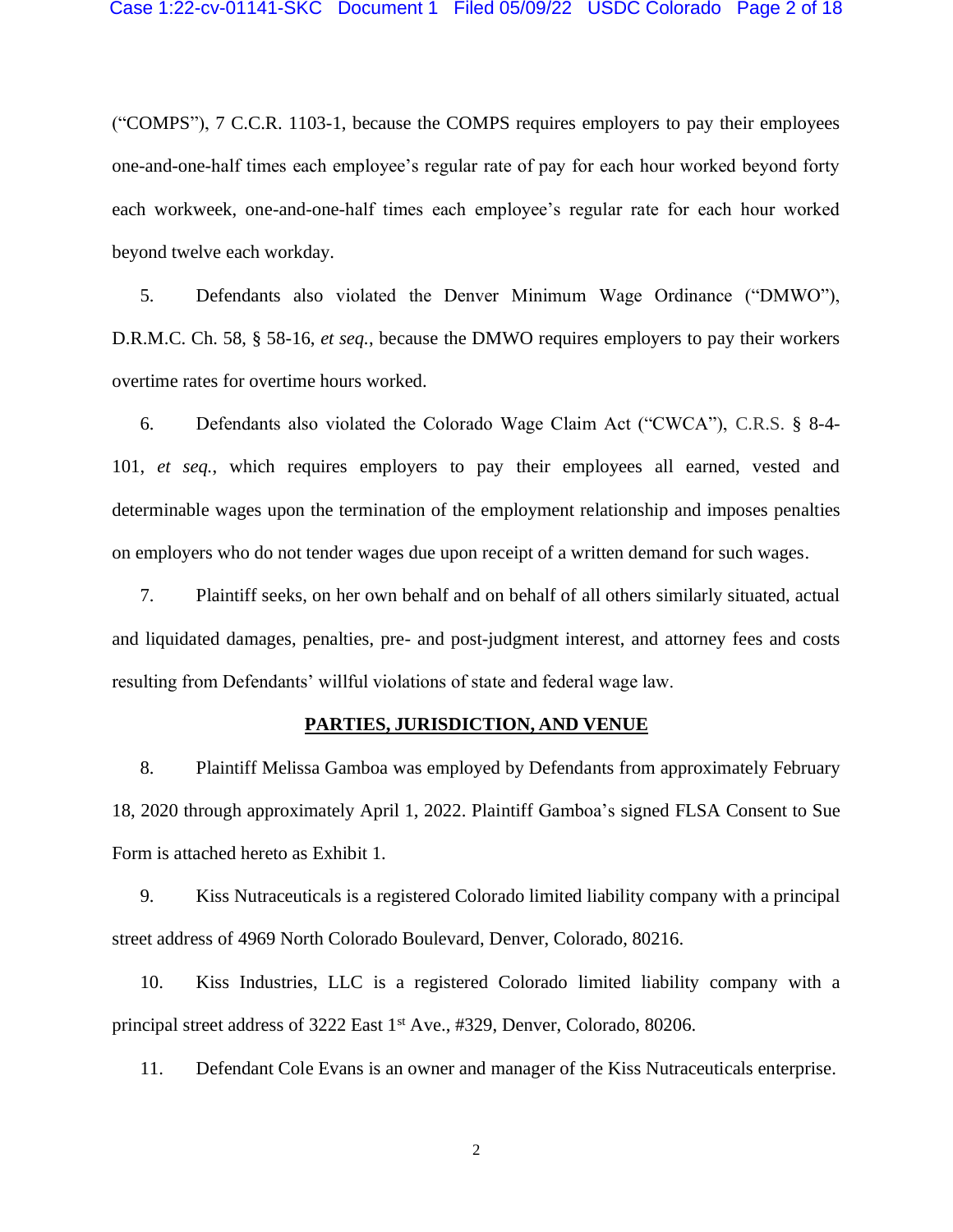12. Defendant Grant Dean is an owner and manager of the Kiss Nutraceuticals enterprise.

13. Jurisdiction is conferred upon this Court by 28 U.S.C. § 1331, this case arising under the laws of the United States. This action arises under the FLSA, 29 U.S.C. § 201 *et seq.*

14. Plaintiff requests that this Court exercise supplemental jurisdiction over her claims arising under the COMPS, the DMWO and the CWCA per 28 U.S.C. § 1367.

15. Venue is proper pursuant to 28 U.S.C. § 1391(b)(2) because all the events and omissions giving rise to the claims occurred in the District of Colorado.

#### **FACTUAL ALLEGATIONS**

16. Plaintiff and those similarly situated were employed as hourly workers in Defendants' CBD product manufacturing plant.

17. Though Plaintiff and those similarly situated regularly worked more than 40 hours each workweek, and sometimes more than 12 hours per day, Defendants refused to pay them overtime wages for overtime hours worked.

18. For example, Plaintiff Gamboa worked approximately 53.17 hours during the oneweek pay period running from April 5, 2021 through April 11, 2021. During the one-week pay period running from May 24, 2021 through May 30, 2021, Plaintiff Gamboa worked approximately 56.42 hours. Defendants refused to pay Plaintiff overtime premiums for the hours she worked beyond 40 each workweek and 12 each workday during these and all other pay periods during her tenure of employment.

19. Defendants subjected all their hourly employees to the same policy and practice of failing to pay overtime wages for overtime hours worked.

20. Defendants paid Plaintiff and others for their work via non-payroll checks in order to obscure the fact that they were refusing to pay their employees overtime wages.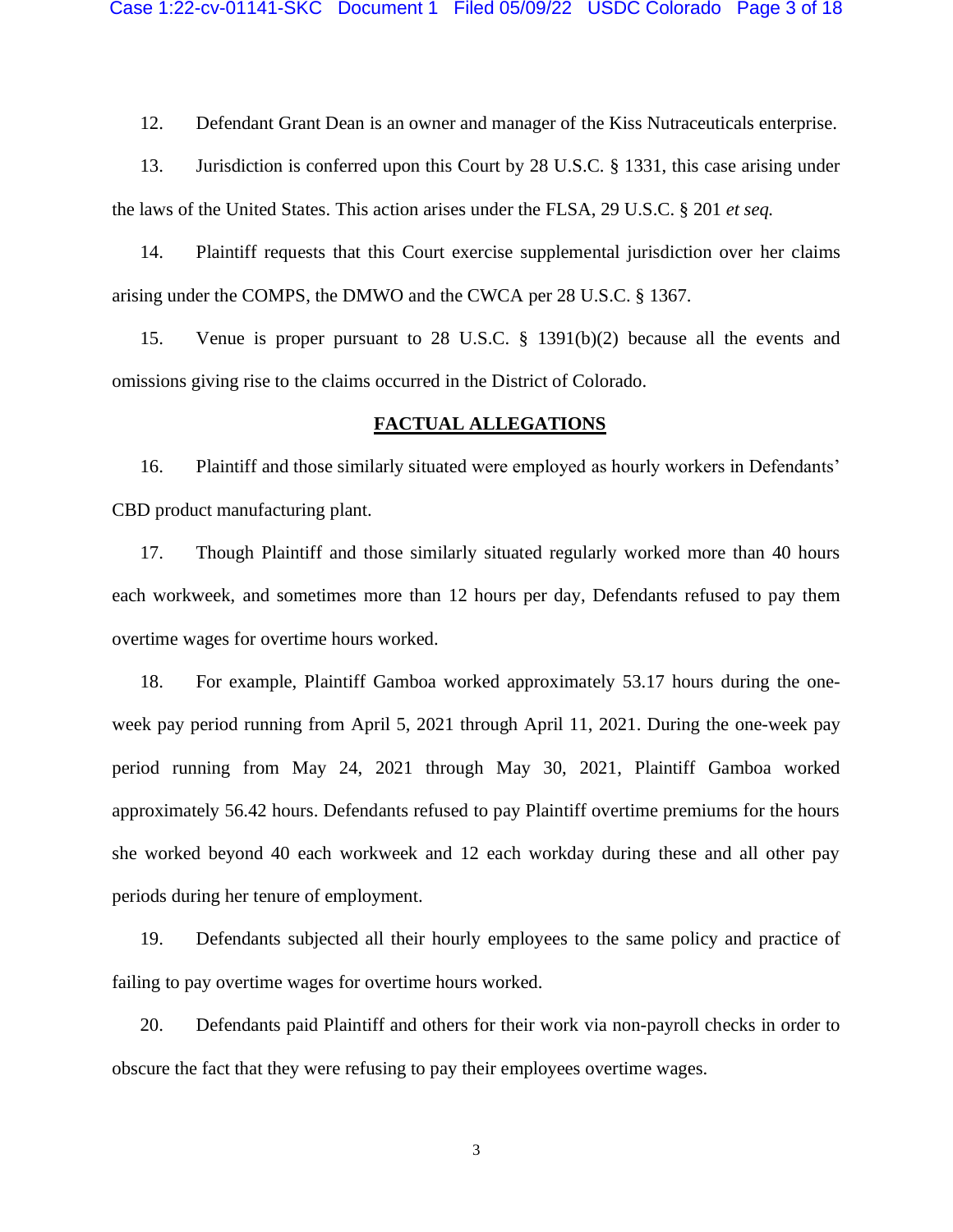21. Defendants' willfully violated federal, state and local wage laws.

22. Each year relevant to this action, Plaintiff and other employees handled CBD materials, packaging materials, food product ingredients, skin care product ingredients, cleaning materials, and other materials which moved in interstate commerce.

23. Defendants enjoyed more than \$500,000.00 in gross receipts each year relevant to this action.

24. Defendant Cole Evans, at all material times, exercised operational control and financial control over the Kiss Nutraceuticals enterprise and exercised control over his employees' terms and conditions of employment. For example, Defendant Evans made decisions regarding when his employees would be required to work overtime hours over weekends and when they would work overtime shifts to meet the enterprise's needs. Defendant Evans made important financial decisions regarding the enterprise, controlled his employees' rates of pay, and made the decision to deny his employees overtime pay for overtime hours worked.

25. Defendant Grant Dean, at all material times, exercised operational control and financial control over the Kiss Nutraceuticals enterprise and exercised control over his employees' terms and conditions of employment. For example, Defendant Dean directed employees as to their job duties, made decisions as to the hours his employees would be required to work, participated in important financial decisions regarding the enterprise, controlled his employees' rates of pay, and participated in the decision to deny his employees overtime pay for overtime hours worked.

26. Plaintiff hereby demands, on her own behalf and on behalf of all others similarly situated who have been separated from employment with Defendants, payment in an amount equal to all earned but unpaid wages due plus liquidated damages. Such payment should be made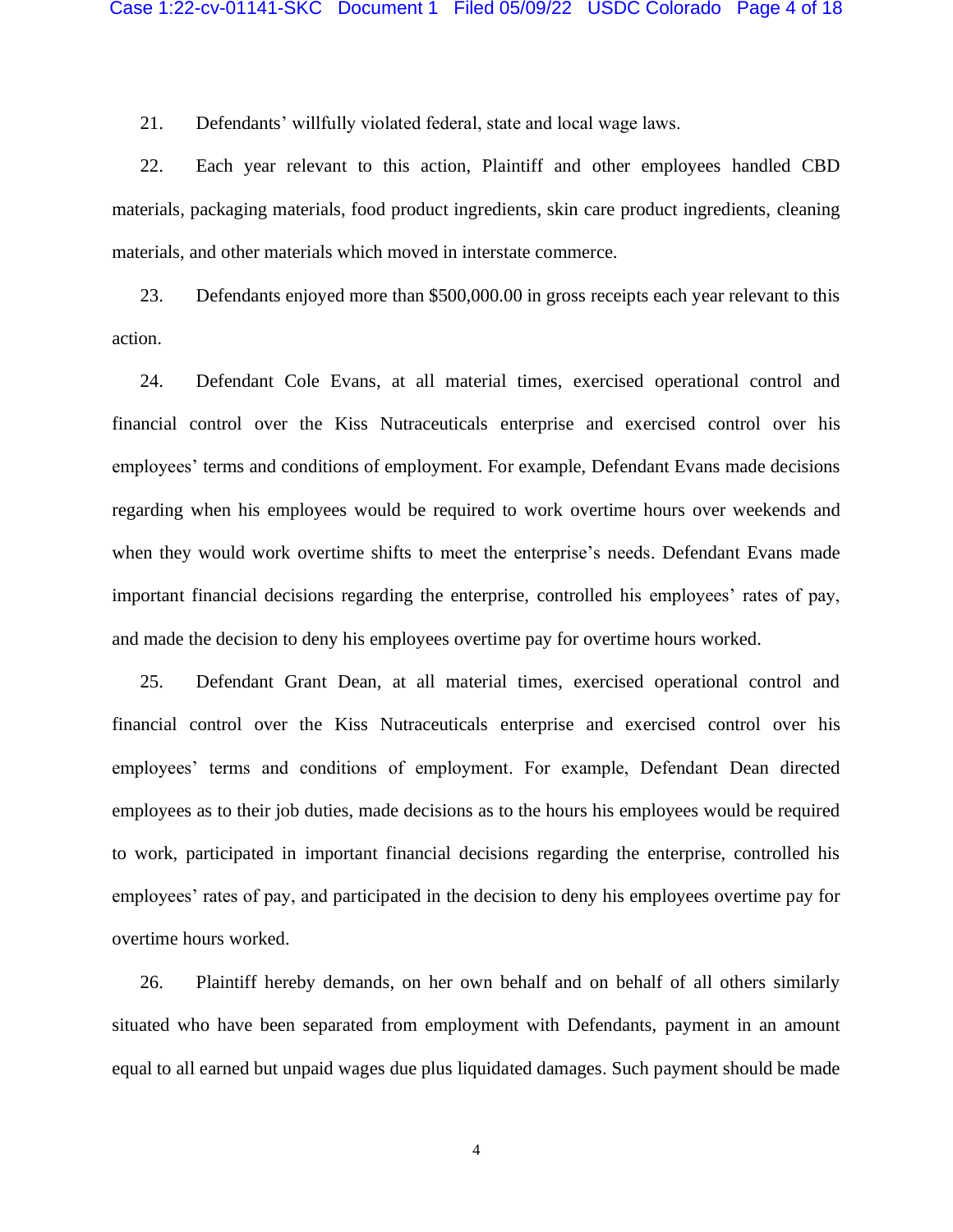in care of undersigned counsel at the listed address.

## **§ 216(b) COLLECTIVE ACTION ALLEGATIONS AS TO THE FIRST CLAIM**

27. Plaintiff brings her FLSA claim as a collective action, pursuant to 29 U.S.C. § 216(b), on behalf of herself and on behalf of all similarly situated employees currently and formerly employed by Defendants. Pending any modifications necessitated by discovery, Plaintiff preliminarily defines the "FLSA Collective" as encompassing:

> All hourly employees who worked on or after May 9, 2019 who were not paid overtime wages for overtime hours worked.

28. The relevant time period dates back three years from the date on which this Complaint was filed and continues forward through the date of judgment because the FLSA provides a three-year statute of limitations for claims of willful violations brought under the Act. 29 U.S.C. § 255(a).

29. All potential collective action Members are similarly situated because they worked for Defendants and were subject to Defendants' common policy of avoiding overtime wage payments.

## **RULE 23 CLASS ALLEGATIONS AS TO THE SECOND CLAIM**

30. Plaintiff asserts her Second Claim, brought under the COMPS, as a Fed. R. Civ. P. 23 class action, on her own behalf and on behalf of a class for which Plaintiff seeks certification.

31. Pending any modifications necessitated by discovery, Plaintiff preliminarily defines this "COMPS Class" as follows:

> All hourly employees who worked on or after May 9, 2016 who were not paid overtime wages for overtime hours worked.

32. This action is properly brought as a class action for the following reasons.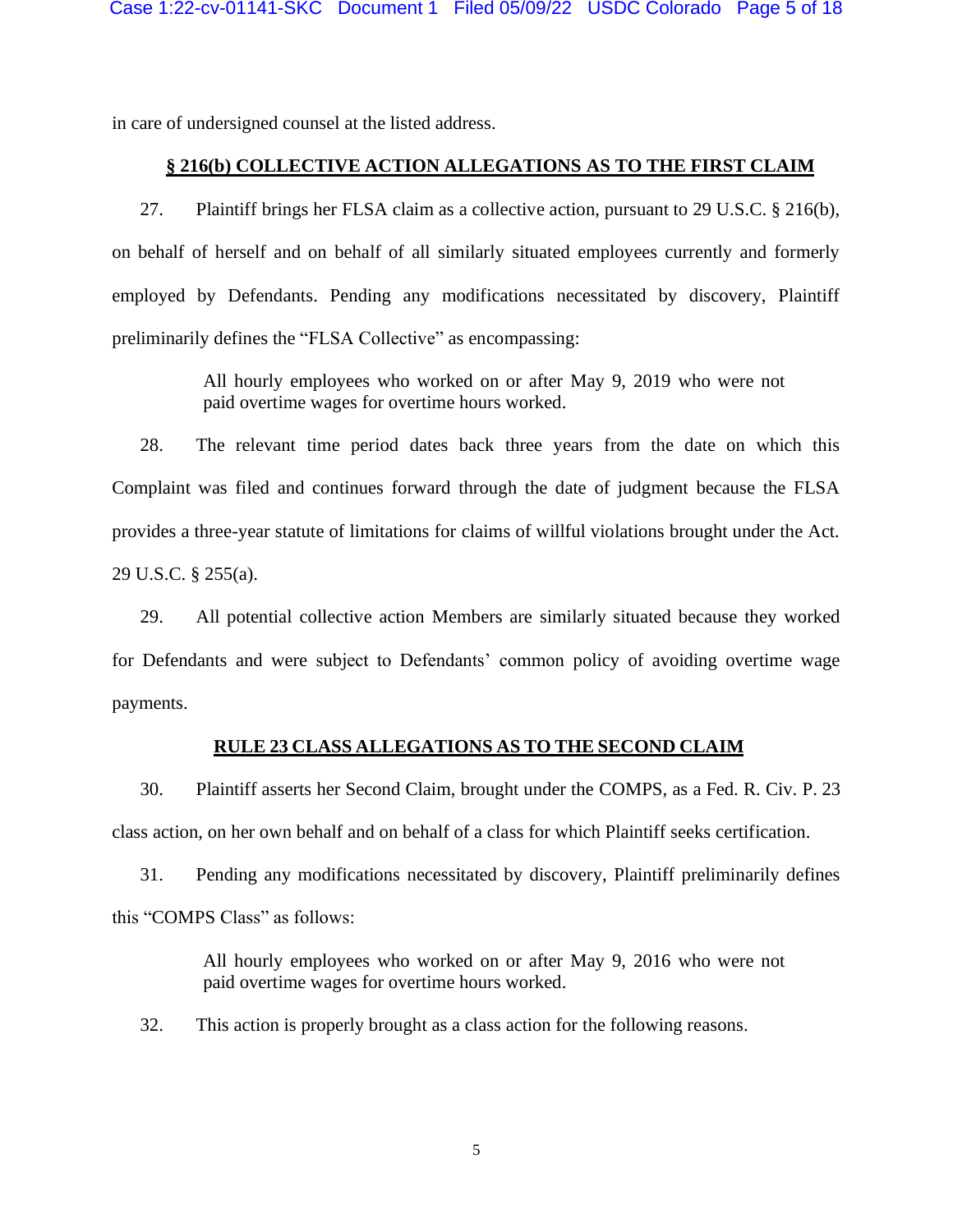33. Defendants failed to pay their hourly employees overtime wages for overtime hours worked.

34. The class is so numerous that joinder of all the potential class members is impracticable. Plaintiff does not know the exact size of the Class because that information is within the control of Defendants. However, Plaintiff believes and alleges that the number of Class Members is in the 200-300 persons range. Membership in the class is readily ascertainable from Defendants' employment records.

35. Numerous questions of law and fact regarding the liability of Defendants are common to the Class and predominate over any individual issues that may exist. Common questions of law and of fact include: Whether Defendants failed to pay their hourly employees overtime wages for overtime hours worked.

36. The claims asserted by Plaintiff are typical of the claims of all of the Class Members. This is an uncomplicated case of an employer failing to pay overtime. The claims at issue arise from policies applicable to all members of the class. Each Member of the Class suffered the same violations that Plaintiff challenges with her claims. If Defendants' policy of failing to pay overtime was unlawful as applied to the representative Plaintiff, it was unlawful as applied to the absent members of the putative class.

37. A class action is superior to other available methods for the fair and efficient adjudication of this controversy because numerous identical lawsuits alleging identical causes of action would not serve the interests of judicial economy.

38. The representative Plaintiff will fairly and adequately protect the interests of the Members of the Class. Because all Class Members were subject to the same violations of law perpetrated by Defendants, the interests of absent Class Members are coincident with, and not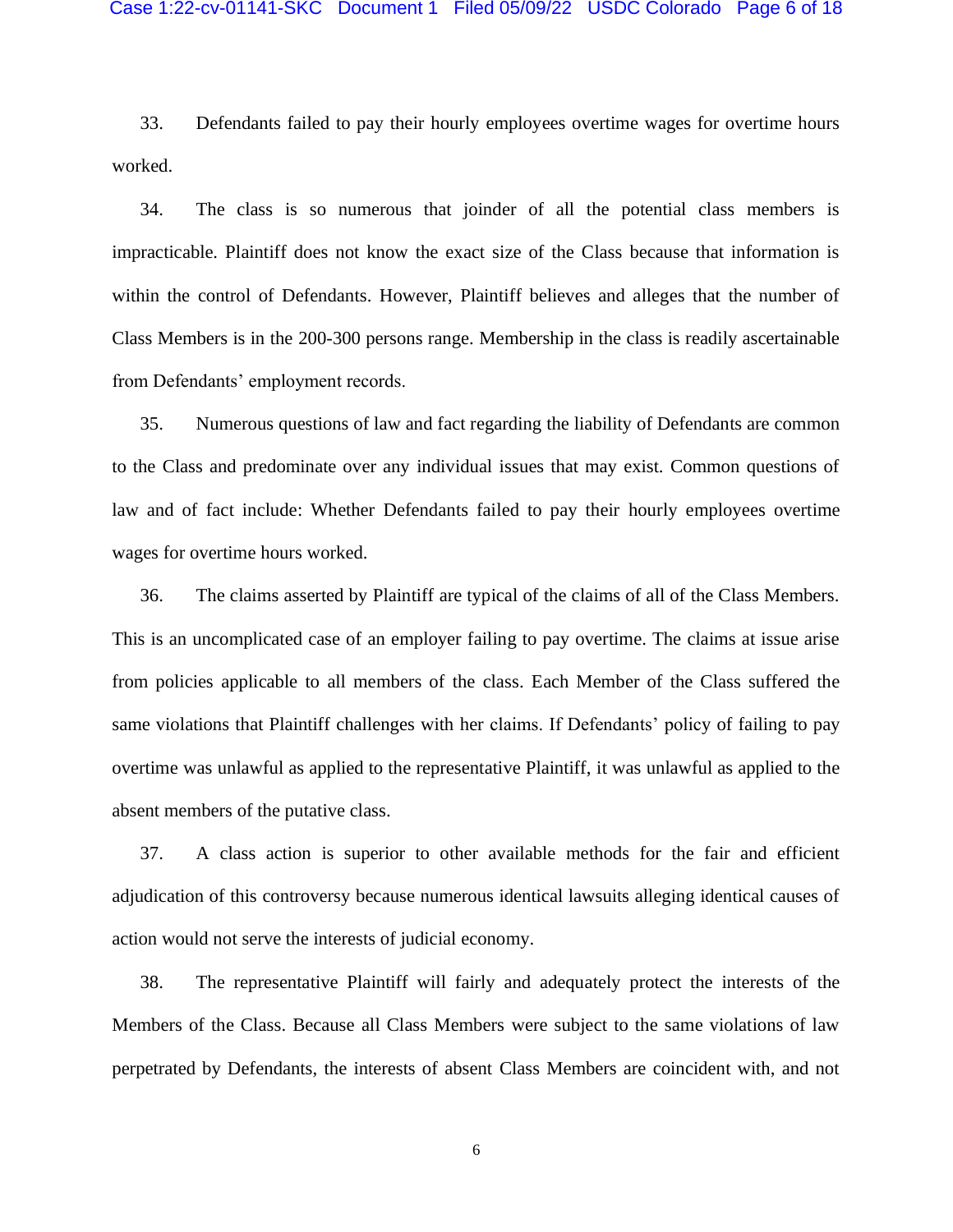#### Case 1:22-cv-01141-SKC Document 1 Filed 05/09/22 USDC Colorado Page 7 of 18

antagonistic to, those of Plaintiff. The representative Plaintiff will litigate the Class's claims fully.

39. The representative Plaintiff is represented by counsel experienced in wage and hour class action litigation.

40. The prosecution of separate actions by individual Class Members would create a risk of inconsistent or varying adjudications with respect to individual Class Members which would establish incompatible standards of conduct for Defendants.

41. Those Class Members who worked for Defendants for short periods of time have small claims that they are unlikely to bring individually. All members of the Class have claims that are factually and legally identical to Plaintiff's. Thus, the interest of Members of the Class in individually controlling the prosecution or defense of separate actions is slight, while the broad remedial purposes of the COMPS counsel toward vindicating the rights of those employees with small claims as part of the larger Class.

42. Plaintiff is unaware of any members of the putative class who are interested in presenting their claims in a separate action.

43. Plaintiff is aware of no pending litigation commenced by members of the Class concerning the instant controversy.

44. It is desirable to concentrate this litigation in this forum because all claims arose in Colorado.

45. This class action will not be difficult to manage due to the uniformity of claims among the Class Members and the susceptibility of wage and hour cases to both class litigation and the use of representative testimony and representative documentary evidence.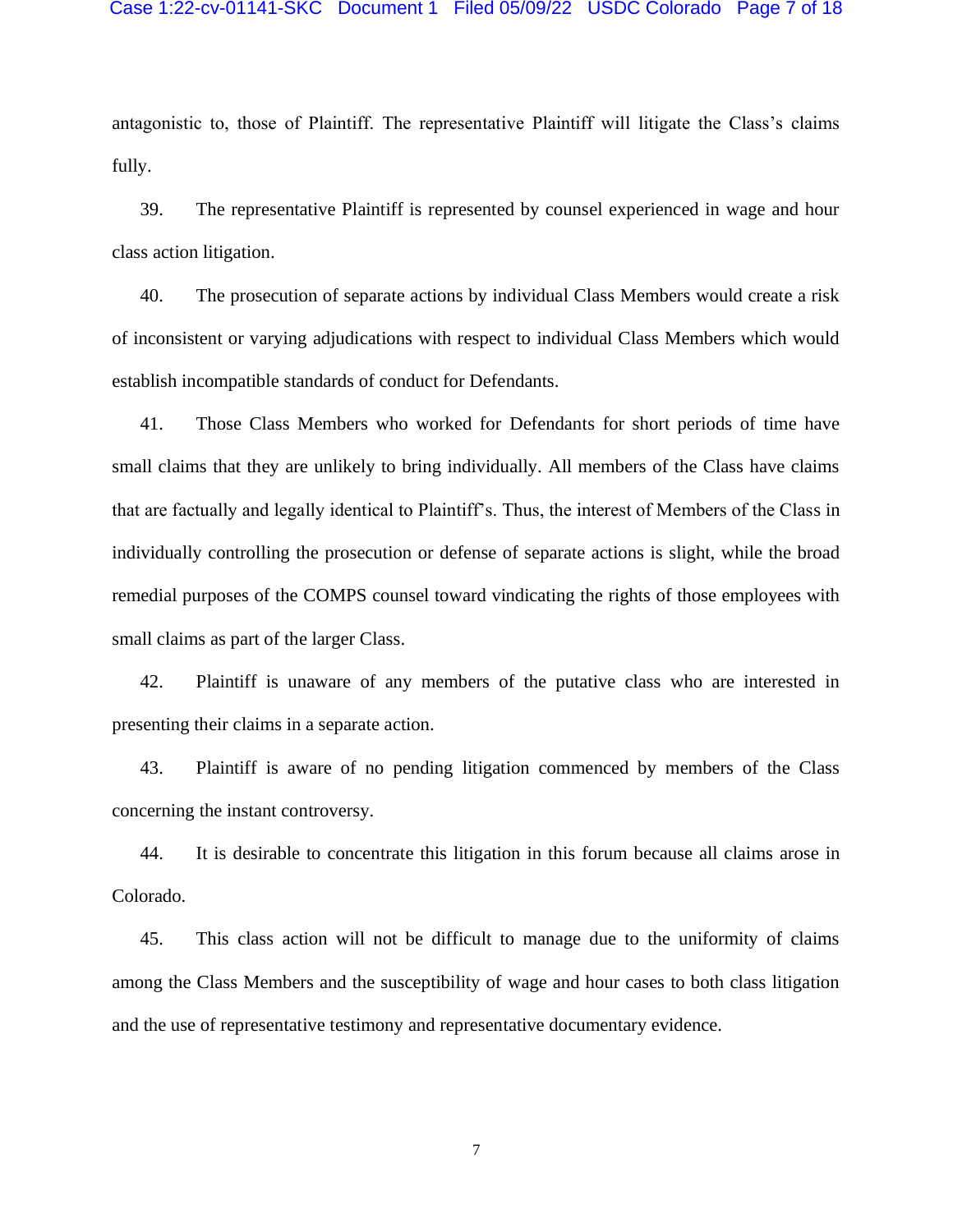46. The contours of the class will be easily defined by reference to the payroll documents that Defendants were legally required to create and maintain. 7 CCR 1103-1 (7.1); 29 C.F.R. § 516.2. Notice will be easily distributed because all members of the putative class are or were employed by Defendants and Defendants were required to create and maintain records containing the mailing addresses of each class member.

### **RULE 23 CLASS ALLEGATIONS AS TO THE THIRD CLAIM**

47. Plaintiff asserts her Third Claim, brought under the DMWO, as a Fed. R. Civ. P. 23 class action, on her own behalf and on behalf of a class for which Plaintiff seeks certification.

48. Pending any modifications necessitated by discovery, Plaintiff preliminarily defines this "DMWO Class" as follows:

> All hourly employees who worked on or after May 9, 2019 who were not paid overtime wages for overtime hours worked.

49. This action is properly brought as a class action for the following reasons.

50. Defendants failed to pay their hourly employees overtime wages for overtime hours worked.

51. The class is so numerous that joinder of all the potential class members is impracticable. Plaintiff does not know the exact size of the Class because that information is within the control of Defendants. However, Plaintiff believes and alleges that the number of Class Members is in the 150-300 persons range. Membership in the class is readily ascertainable from Defendants' employment records.

52. Numerous questions of law and fact regarding the liability of Defendants are common to the Class and predominate over any individual issues that may exist. Common questions of law and of fact include: Whether Defendants failed to pay their hourly employees overtime wages for overtime hours worked.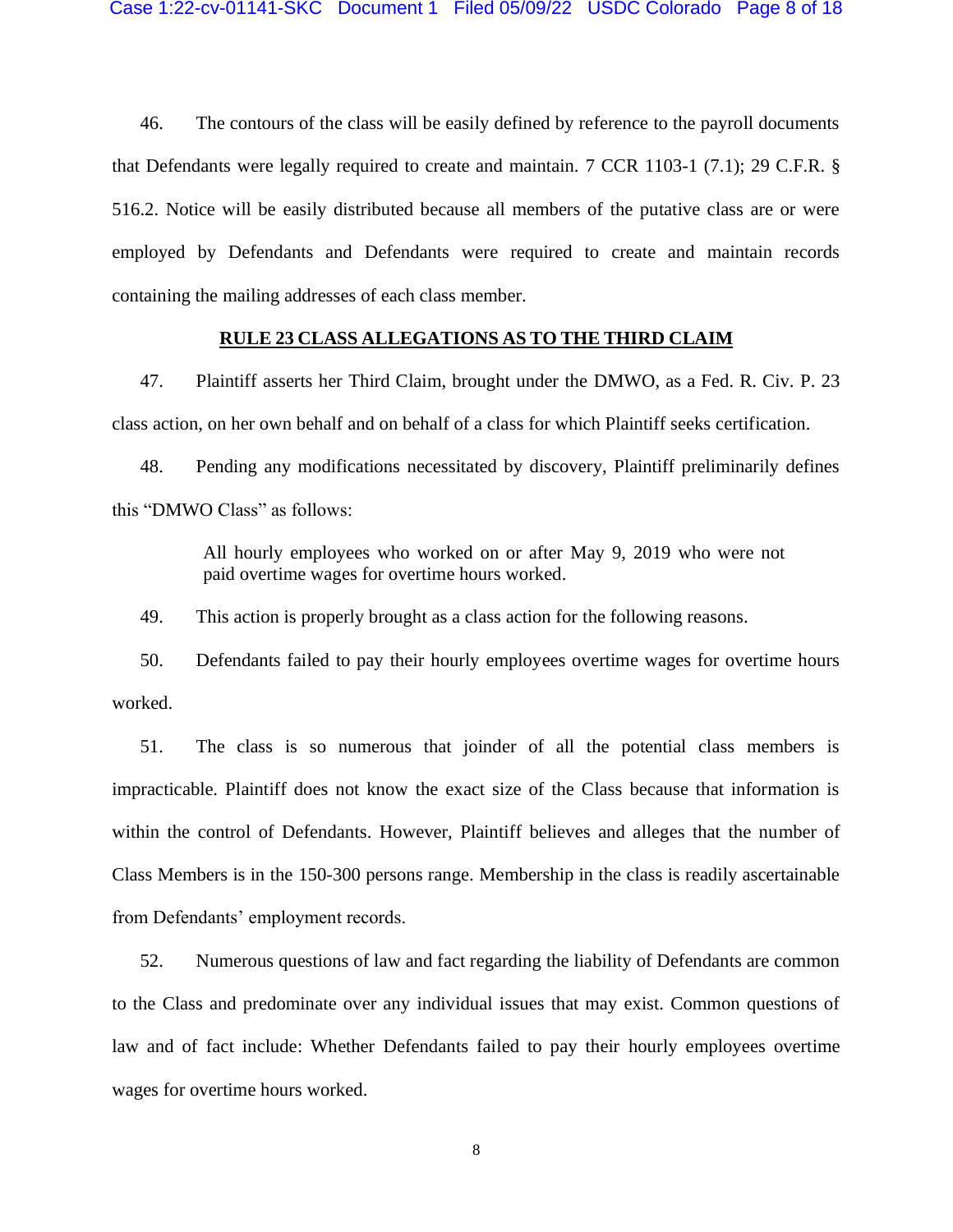53. The claims asserted by Plaintiff are typical of the claims of all of the Class Members. This is an uncomplicated case of an employer failing to pay overtime. The claims at issue arise from policies applicable to all members of the class. Each Member of the Class suffered the same violations that Plaintiff challenges with her claims. If Defendants' policy of failing to pay overtime was unlawful as applied to the representative Plaintiff, it was unlawful as applied to the absent members of the putative class.

54. A class action is superior to other available methods for the fair and efficient adjudication of this controversy because numerous identical lawsuits alleging identical causes of action would not serve the interests of judicial economy.

55. The representative Plaintiff will fairly and adequately protect the interests of the Members of the Class. Because all Class Members were subject to the same violations of law perpetrated by Defendants, the interests of absent Class Members are coincident with, and not antagonistic to, those of Plaintiff. The representative Plaintiff will litigate the Class's claims fully.

56. The representative Plaintiff is represented by counsel experienced in wage and hour class action litigation.

57. The prosecution of separate actions by individual Class Members would create a risk of inconsistent or varying adjudications with respect to individual Class Members which would establish incompatible standards of conduct for Defendants.

58. Those Class Members who worked for Defendants for short periods of time have small claims that they are unlikely to bring individually. All members of the Class have claims that are factually and legally identical to Plaintiff's. Thus, the interest of Members of the Class in individually controlling the prosecution or defense of separate actions is slight, while the broad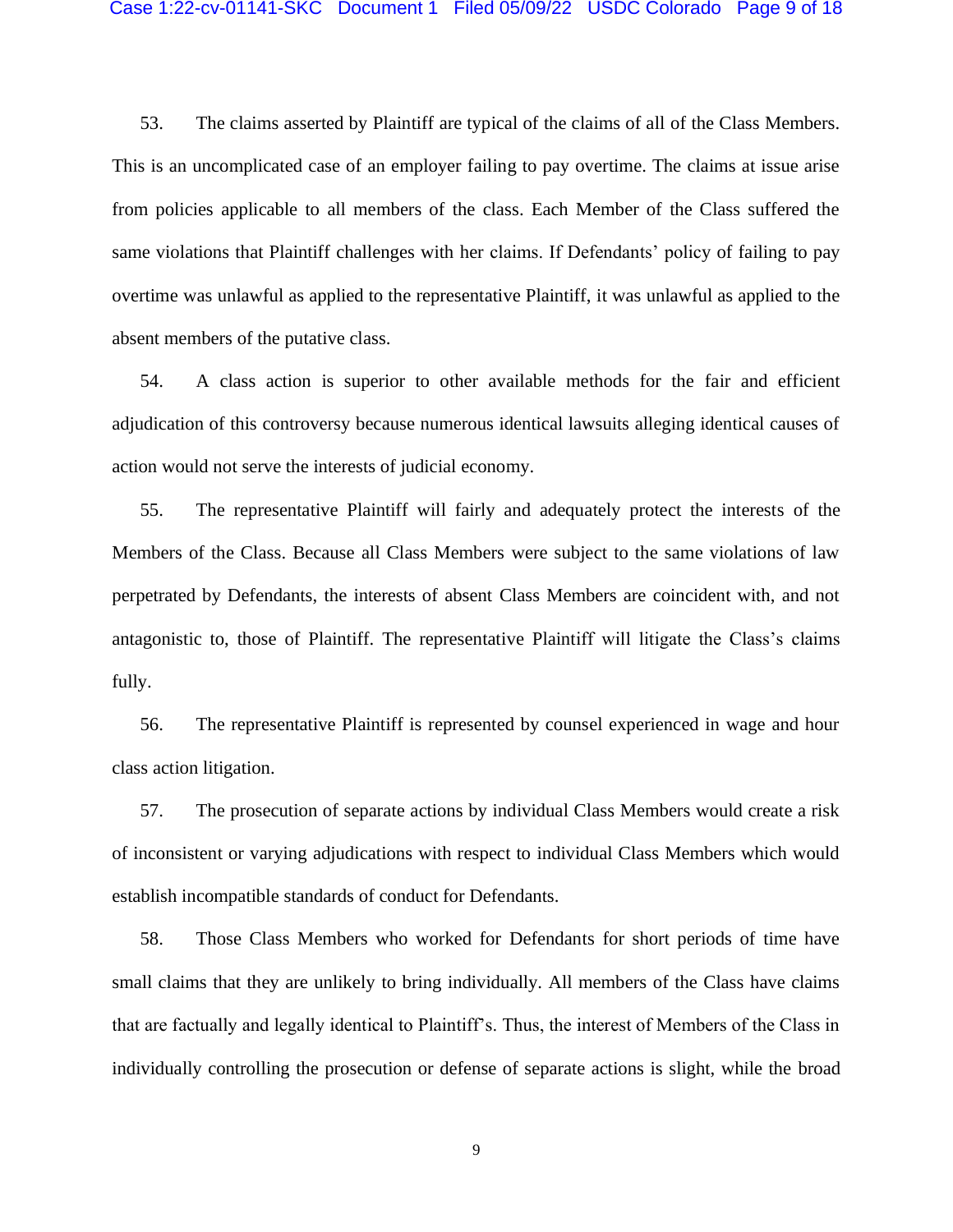remedial purposes of the DMWO counsel toward vindicating the rights of those employees with small claims as part of the larger Class.

59. Plaintiff is unaware of any members of the putative class who are interested in presenting their claims in a separate action.

60. Plaintiff is aware of no pending litigation commenced by members of the Class concerning the instant controversy.

61. It is desirable to concentrate this litigation in this forum because all claims arose in Colorado.

62. This class action will not be difficult to manage due to the uniformity of claims among the Class Members and the susceptibility of wage and hour cases to both class litigation and the use of representative testimony and representative documentary evidence.

63. The contours of the class will be easily defined by reference to the payroll documents that Defendants were legally required to create and maintain. 7 CCR 1103-1 (7.1); 29 C.F.R. § 516.2. Notice will be easily distributed because all members of the putative class are or were employed by Defendants and Defendants were required to create and maintain records containing the mailing addresses of each class member.

### **RULE 23 CLASS ALLEGATIONS AS TO THE FOURTH CLAIM**

64. Plaintiff asserts her Fourth Claim, brought under the CWCA, as a Fed. R. Civ. P. 23 class action, on her own behalf and on behalf of a class for which Plaintiff seeks certification.

65. Pending any modifications necessitated by discovery, Plaintiff preliminarily defines this "CWCA Class" as follows:

> All separated employees who worked on or after May 9, 2019 who were not paid all earned, vested and determinable wages upon separation.

66. This action is properly brought as a class action for the following reasons.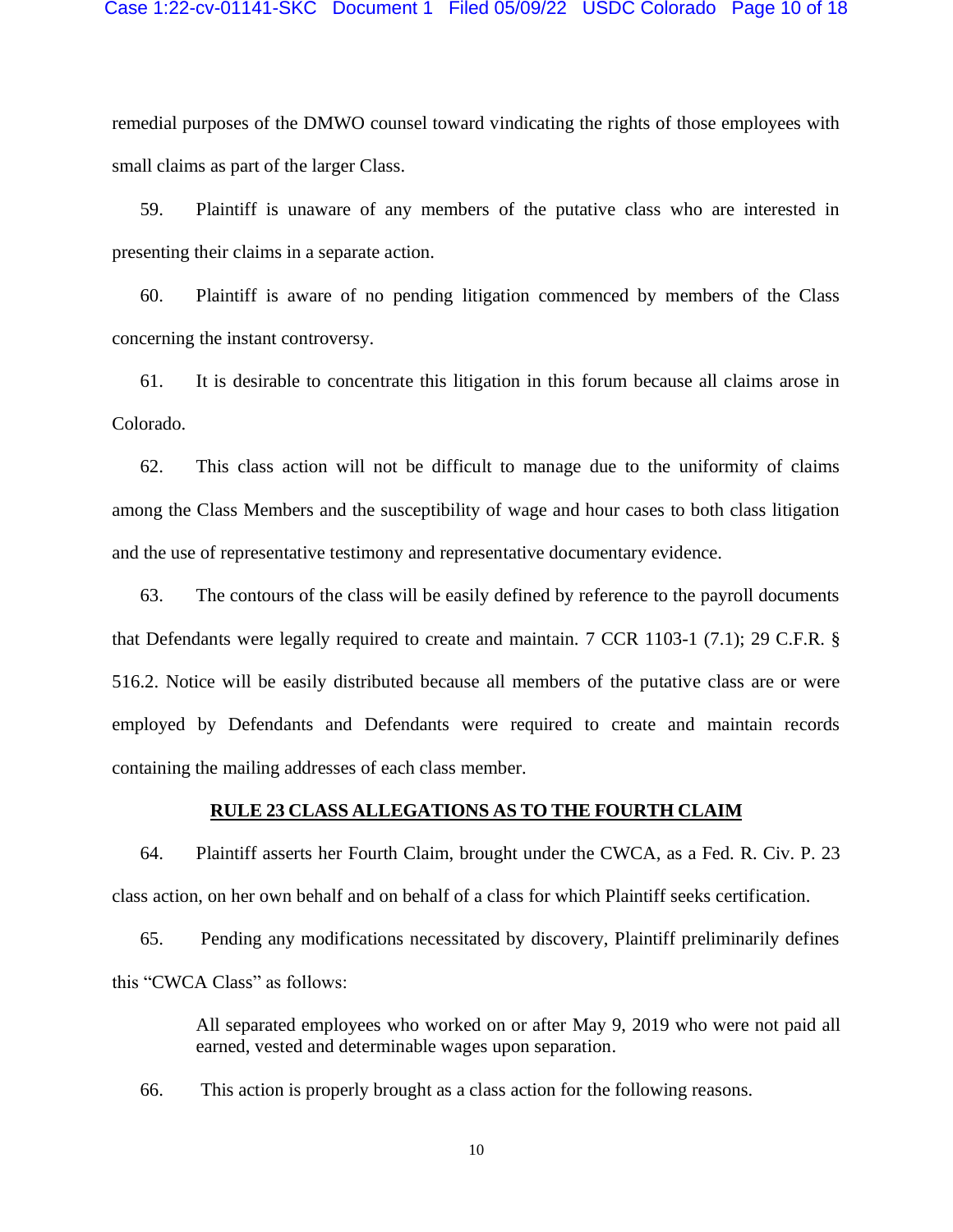67. Defendants failed to pay all their separated hourly employees all earned, vested and determinable wages upon their separation.

68. The class is so numerous that joinder of all the potential class members is impracticable. Plaintiff does not know the exact size of the Class because that information is within the control of Defendants. However, Plaintiff believes and alleges that the number of Class Members is in the 50-90 persons range. Membership in the class is readily ascertainable from Defendants' employment records.

69. Numerous questions of law and fact regarding the liability of Defendants are common to the Class and predominate over any individual issues that may exist. Common questions of law and of fact include: Whether Defendants failed to pay their separated employees all earned, vested and determinable wages upon their separation from employment, whether Defendants received a written demand for wages due to all separated employees, and whether Defendants tendered any monies in response to that demand.

70. The claims asserted by Plaintiff are typical of the claims of all of the Class Members. This is an uncomplicated case of an employer failing to pay all earned, vested and determinable wages due upon employees' separation from employment. The claims at issue arise from policies applicable to all members of the class. Each Member of the Class suffered the same violations that Plaintiff challenges with her claims. If Defendants' policy of failing to pay all wages due was unlawful as applied to the representative Plaintiff, it was unlawful as applied to the absent members of the putative class.

71. A class action is superior to other available methods for the fair and efficient adjudication of this controversy because numerous identical lawsuits alleging identical causes of action would not serve the interests of judicial economy.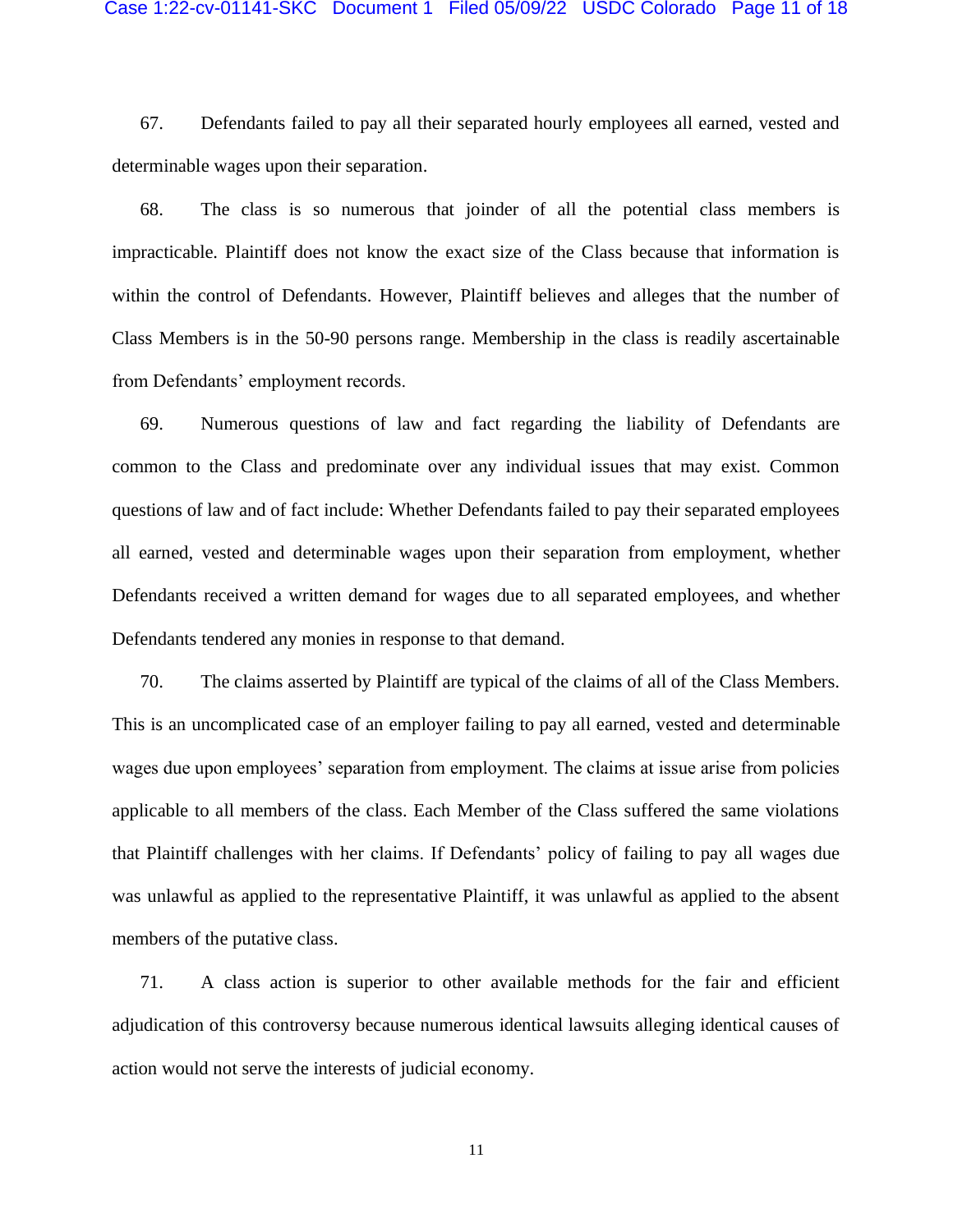72. The representative Plaintiff will fairly and adequately protect the interests of the Members of the Class. Because all Class Members were subject to the same violations of law perpetrated by Defendants, the interests of absent Class Members are coincident with, and not antagonistic to, those of Plaintiff. The representative Plaintiff will litigate the Class's claims fully.

73. The representative Plaintiff is represented by counsel experienced in wage and hour class action litigation.

74. The prosecution of separate actions by individual Class Members would create a risk of inconsistent or varying adjudications with respect to individual Class Members which would establish incompatible standards of conduct for Defendants.

75. Those Class Members who worked for Defendants for short periods of time have small claims that they are unlikely to bring individually. All members of the Class have claims that are factually and legally identical to Plaintiff's. Thus, the interest of Members of the Class in individually controlling the prosecution or defense of separate actions is slight, while the broad remedial purpose of the CWCA counsels toward vindicating the rights of those employees with small claims as part of the larger Class.

76. Plaintiff is unaware of any members of the putative class who are interested in presenting their claims in a separate action.

77. Plaintiff is aware of no pending litigation commenced by members of the Class concerning the instant controversy.

78. It is desirable to concentrate this litigation in this forum because all claims arose in Colorado.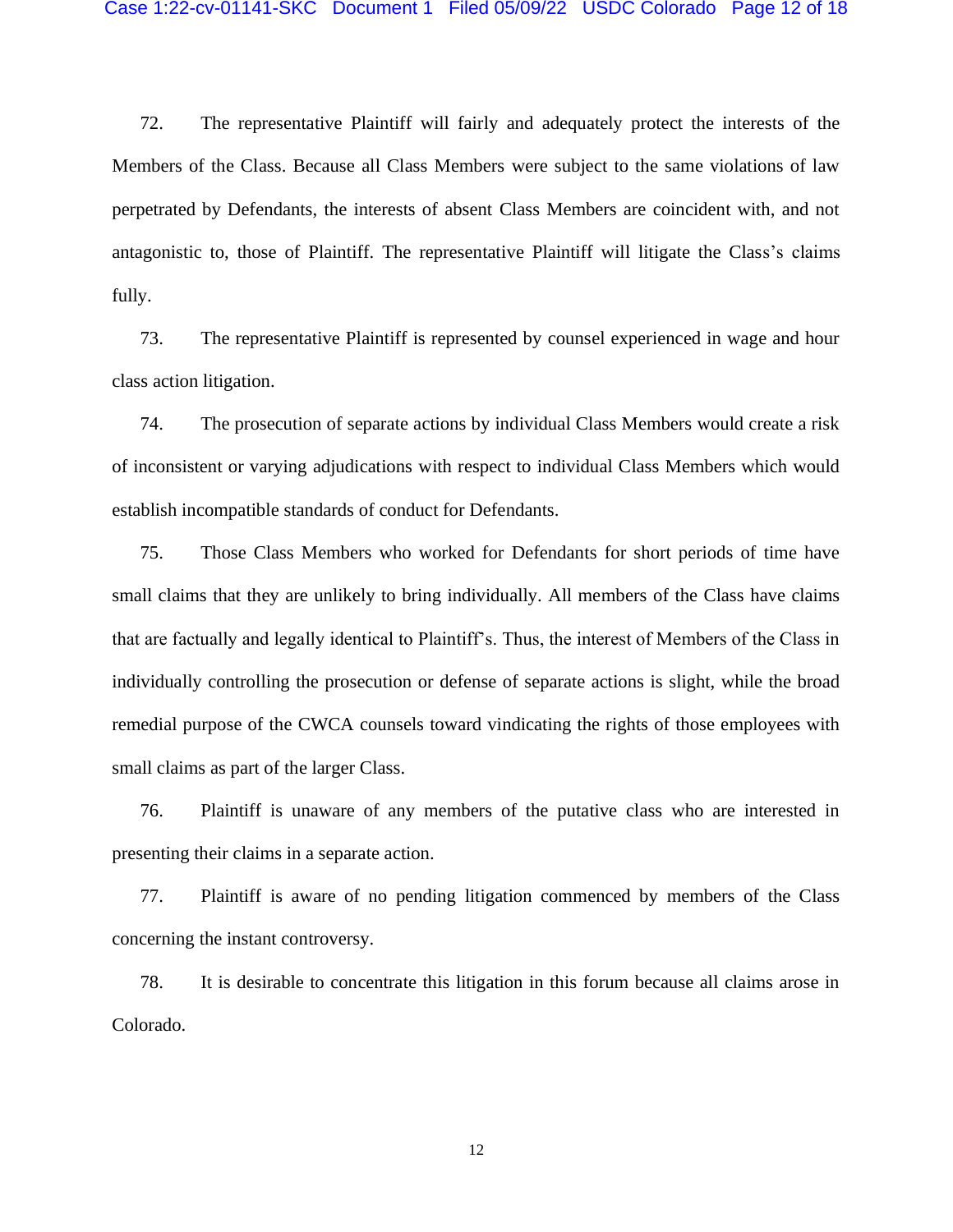79. This class action will not be difficult to manage due to the uniformity of claims among the Class Members and the susceptibility of wage and hour cases to both class litigation and the use of representative testimony and representative documentary evidence.

80. The contours of the class will be easily defined by reference to the payroll documents that Defendants were legally required to create and maintain. 7 CCR 1103-1 (7.1); 29 C.F.R. § 516.2. Notice will be easily distributed because all members of the putative class are or were employed by Defendants and Defendants were required to create and maintain records containing the mailing addresses of each class member.

# **FIRST CLAIM – Failure to Pay Overtime Premiums Violation of the FLSA (29 U.S.C. § 201** *et seq.***)**

81. Plaintiff repeats and realleges each of the allegations above as if fully set forth herein. 82. Plaintiff asserts this count on her own behalf and on behalf of all others similarly situated. 29 U.S.C. § 216(b).

83. Plaintiff and others were "employees" as that term is defined by the FLSA. 29 U.S.C. § 203(e).

84. Defendants "employed" the Plaintiff and others as that term is defined by the FLSA. 29 U.S.C. § 203(g).

85. Defendants were Plaintiff's and others' "employers" as that term is defined by the FLSA. 29 U.S.C. § 203(d).

86. Defendants violated the FLSA when they refused to pay Plaintiff and others overtime premiums for hours worked beyond forty in each given workweek. 29 U.S.C. § 207.

87. Defendants' violations of the FLSA were willful. 29 U.S.C. § 255(a).

88. Plaintiff and others have suffered lost wages and lost use of those wages in an amount to be determined at trial.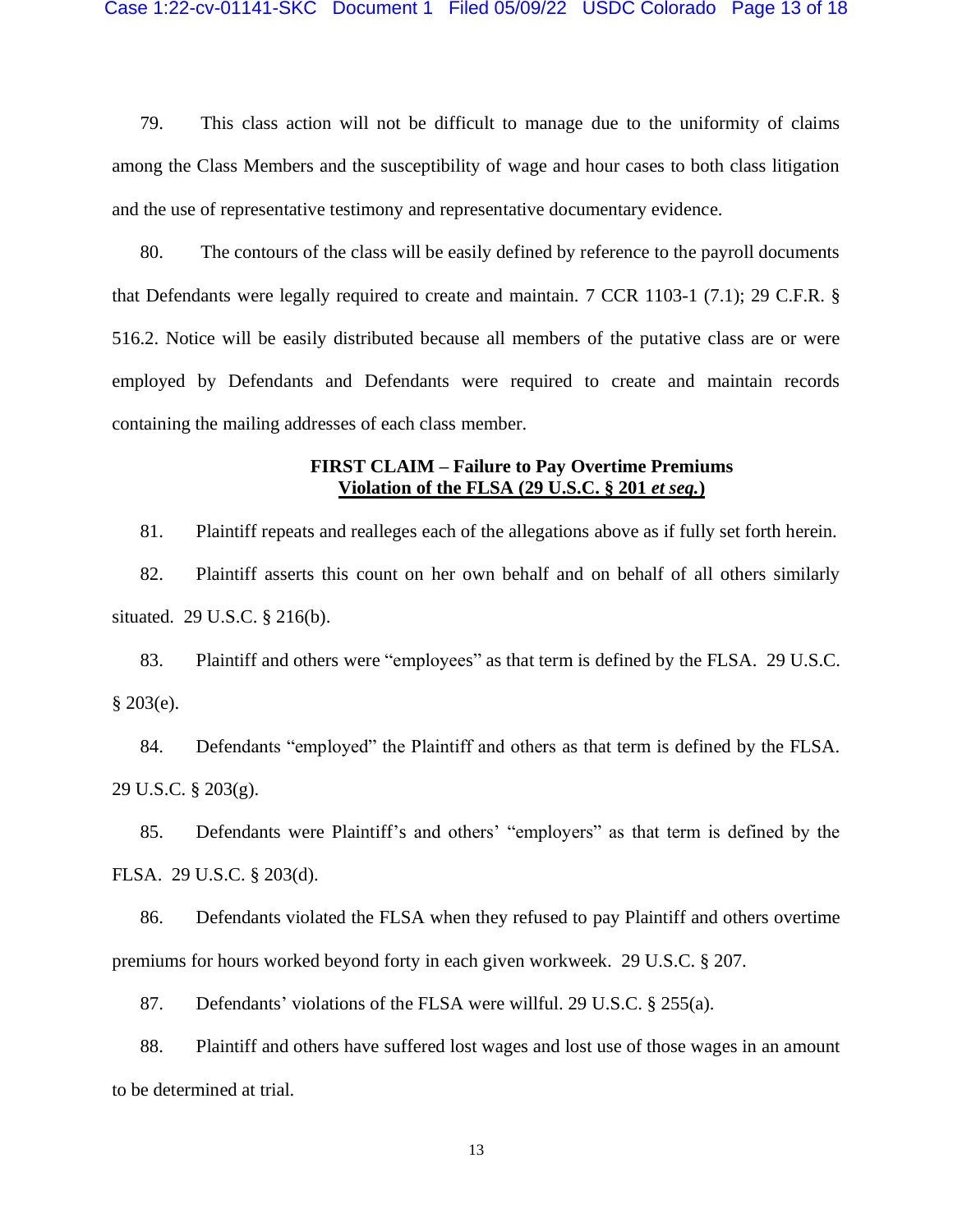89. Plaintiff and others are entitled to recover unpaid overtime premiums, liquidated damages, attorney fees and costs. 29 U.S.C. § 216(b).

# **SECOND CLAIM – Failure to Pay Overtime Premiums Violation of the COMPS, 7 CCR 1103-1**

90. Plaintiff repeats and realleges each of the allegations above as if fully set forth herein. 91. Plaintiff asserts this count on her own behalf and on behalf of all others similarly situated. Fed. R. Civ. P. 23.

92. Defendants were Plaintiff's and others' "employer" as that term is defined by the COMPS. 7 CCR 1103-1(1.6).

93. Plaintiff and others were Defendants' "employees" as that term is defined by the COMPS because they performed labor for the benefit of the Defendants. 7 CCR 1103-1(1.5).

94. Defendants engage in a Food and Beverage enterprise that prepares and offers for sale, food and beverages for consumption either on or off the premises and is thus covered by the pre-COMPS Colorado Minimum Wage Orders ("MWOs"). 7 CCR 1103-1(2)(A).

95. Defendants violated the COMPS (and the MWOs) when they refused to pay Plaintiff and others overtime wages for all hours worked beyond forty each workweek and for all hours worked beyond twelve each workday. 7 CCR 1103-1(4.1.1).

96. Plaintiff and others suffered lost wages and lost use of those wages in an amount to be determined at trial.

97. Plaintiff and others are entitled to recover unpaid wages, attorney fees and costs of the suit. C.R.S. § 8-6-118; 7 CCR 1103-1(8.1(A)).

# **THIRD CLAIM – Failure to Pay Overtime Premiums Violation of the DMWO (DMRC, Chapter 58, Art. II, Sec. 58-16,** *et seq***.)**

98. Plaintiff repeats and realleges each of the allegations above as if fully set forth herein.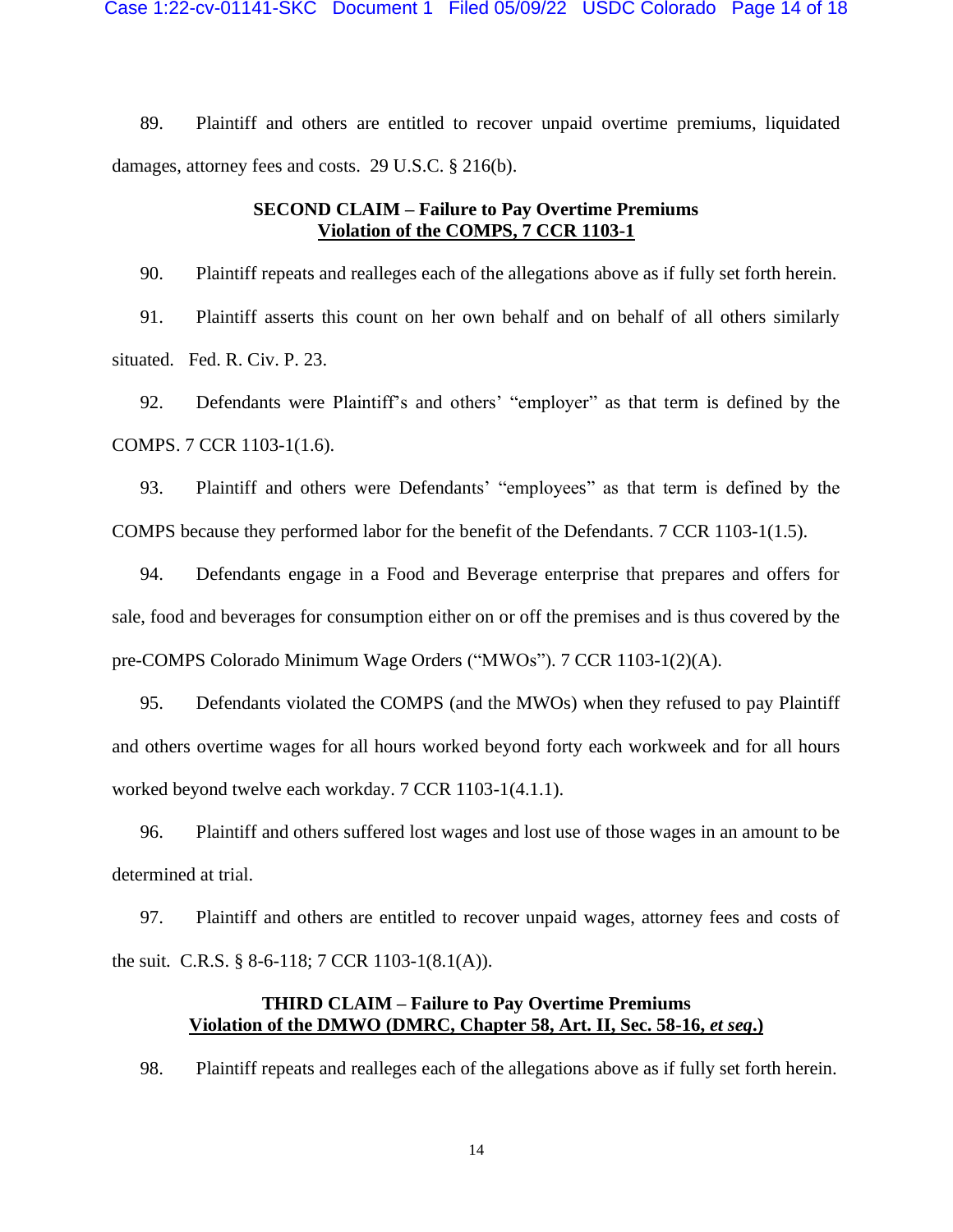99. Plaintiff asserts this count on her own behalf and on behalf of all others similarly situated. Fed. R. Civ. P. 23.

100. Defendants were Plaintiff's and others' "employers" as that term is defined by the DMWO because they acted directly or indirectly in the interests of any employer in relation to Plaintiff and others. D.R.M.C. Ch. 58, Art. II, Sec. 58-18(e).

101. Plaintiff and others were "workers" as that term is defined by the DMWO because they performed work on behalf of or for the benefit of Defendants. D.R.M.C. Ch. 58, Art. II, Sec. 58-18(e).

102. The Defendants "employed" the Plaintiff and others as that term is defined by the DMWO because they suffered or permitted her and others to work. D.R.M.C. Ch. 58, Art. II, Sec. 58-18(e).

103. Plaintiff and others performed all their work for Defendants within the City of Denver.

104. Defendants violated the DMWO when they refused to pay Plaintiff and others overtime wages for all hours worked beyond forty each workweek and for all hours worked beyond twelve each workday.

105. Plaintiff and others are entitled to recover their unpaid overtime wages, interest at a rate of twelve (12) percent per annum from the date such wages were first due, an additional sum as a penalty in the amount of \$100 for each day that the violation occurred or continued, and liquidated damages in an amount equal to three times the amount of unpaid overtime compensation. D.R.M.C. Ch. 58, Art. II, Sec. 58-16(j).

106. Plaintiff and others are entitled to an award of reasonable attorney fees and costs. D.R.M.C. Ch. 58, Art. II, Sec. 58-16(j).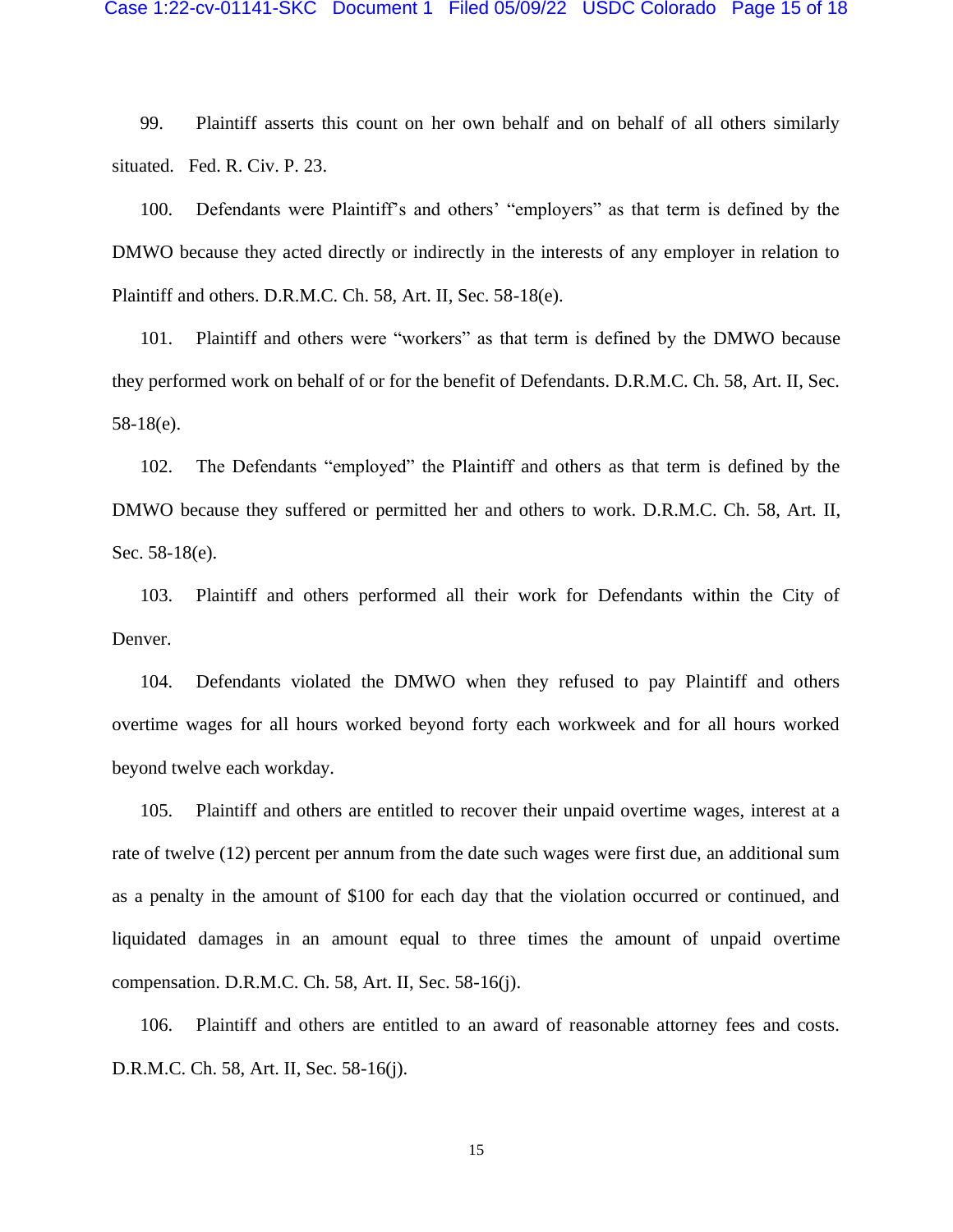# **FOURTH CLAIM – Failure to Pay All Earned, Vested and Determinable Wages Violation of the CWCA (C.R.S. § 8-4-101,** *et seq***.)**

107. Plaintiff repeats and realleges each of the above allegations as if fully set forth herein.

108. Defendants were Plaintiff's and others' "employers" as that term is defined by the CWCA because they employed Plaintiff and others in Colorado. C.R.S. § 8-4-101(6).

109. Plaintiff and others were Defendants' "employees" as that term is defined by the CWCA because they performed labor for the benefit of Defendants. C.R.S. § 8-4-101(5).

110. Defendants violated the CWCA when they failed to pay Plaintiff and those similarly situated all earned, vested and determinable wages upon separation from employment. C.R.S. § 8-4-109.

111. Defendants incurred penalties under the CWCA if they failed to tender wages due within 14 days of receipt of Plaintiff's demand for all wages due to her and to those similarly situated. C.R.S. § 8-4-109.

112. Plaintiff and others suffered lost wages and lost use of those wages in an amount to be determined at trial.

113. Plaintiff and others are entitled to recover in a civil action all earned and vested wages owed to them, statutory penalties and attorney fees and costs of suit. C.R.S. § 8-4-109; C.R.S. § 8-4-110.

**WHEREFORE**, Plaintiff prays, as to her FIRST CLAIM, that:

- a. This case be certified to proceed as a collective action under 29 U.S.C. § 216(b) and that appropriate notice of this suit and the opportunity to opt into it be provided to all potential members of the collective;
- b. She and the FLSA Collective members be awarded unpaid overtime premiums;
- c. She and the FLSA Collective members be awarded liquidated damages as required by law;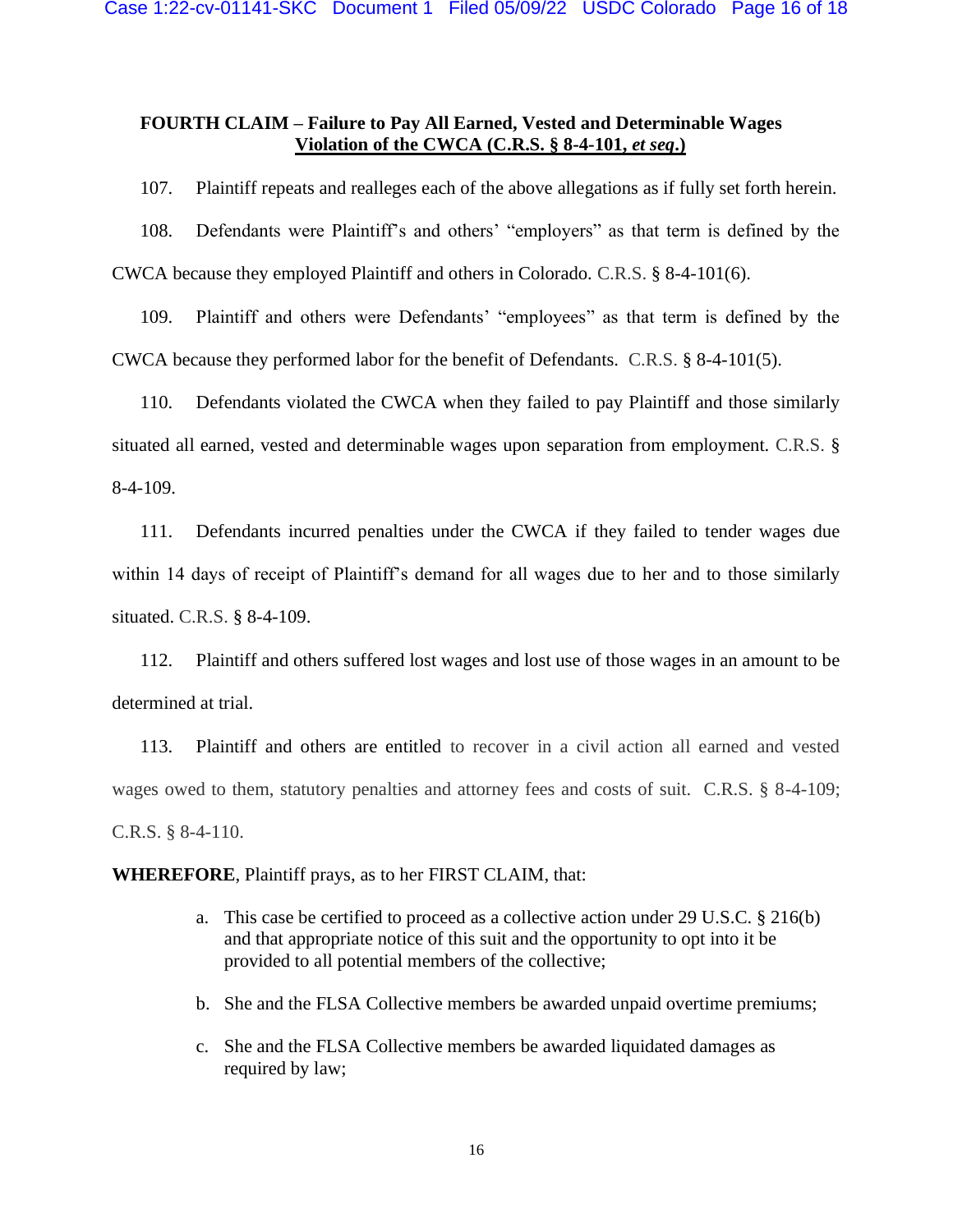- d. She and the FLSA Collective members be awarded pre-judgment and postjudgment interest as permitted by law;
- e. She and the FLSA Collective members be awarded costs and attorney fees; and
- f. She and the FLSA Collective members be awarded such other and further relief as may be necessary and appropriate.

And, as to her SECOND CLAIM, that:

- a. This action be certified as a class action pursuant to Fed. R. Civ.P. 23;
- b. She be certified as the class representative of the COMPS Class;
- c. Undersigned counsel be appointed Rule 23 class counsel;
- d. Prompt notice of this litigation be sent to all putative COMPS Class members;
- e. She and the COMPS Class be awarded the wages they are due, together with attorney fees and costs of suit;
- f. She be awarded a service award in recognition of her work as representative of the COMPS Class; and
- g. She and the COMPS Class be awarded such other and further relief as may be necessary and appropriate.

And, as to her THIRD CLAIM, that:

- a. This action be certified as a class action pursuant to Fed. R. Civ.P. 23;
- b. She be certified as the class representative of the DMWO Class;
- c. Undersigned counsel be appointed Rule 23 class counsel;
- d. Prompt notice of this litigation be sent to all putative DMWO Class members;
- e. She and the DMWO Class be awarded the wages they are due, interest, penalties, liquidated damages, and attorney fees and costs of suit;
- f. She be awarded a service award in recognition of her work as representative of the DMWO Class; and
- g. She and the DMWO Class be awarded such other and further relief as may be necessary and appropriate.